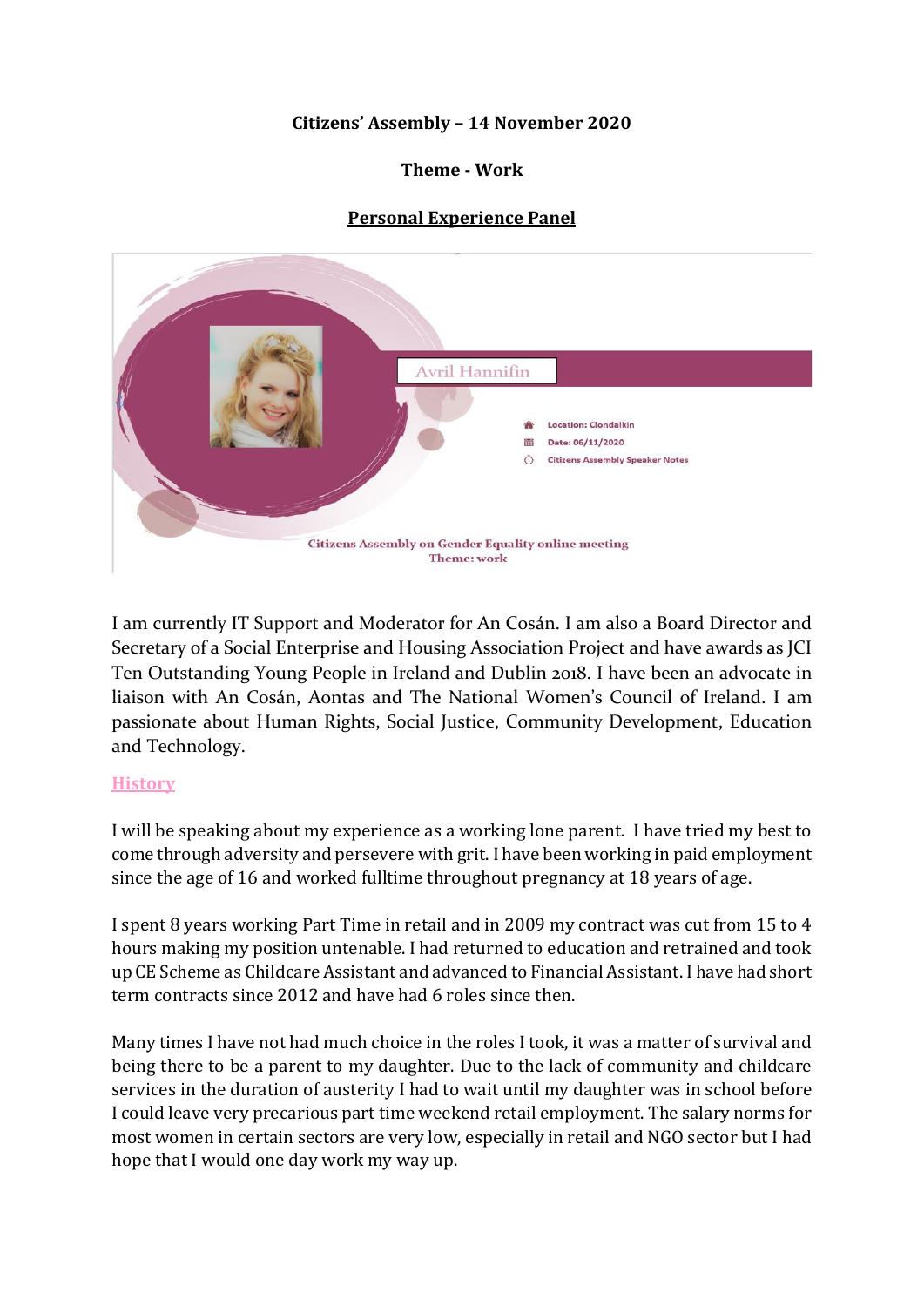I have also completed 2 CE Schemes, 2 Internships and an Apprenticeship and each time I have had to take cuts in income. Despite adding to my skillsets and education portfolio I had to start back at the bottom. I was willing to do this as the skills and networks gained and mentorship were valuable. At the same time Lone Parent Family payments were being cut each year for working parents. In 2017 I took a break to focus on my education as it was no longer viable to continue working, being involved in the community, studying and caring for my daughter. It was exhausting and not worth it. I was studying for my degree and my daughter was transitioning in secondary school. I could not gain full time employment due to my caring responsibilities, seen by some as the Motherhood Penalty. My friend helped me on the full day I had in college and my daughter trusted her. I would not have been able to work any other hours past the school collection time. I needed the balance, to be able to be a Mother and be present and work in a role I enjoyed and flourished in.

I applied for a job on the Digital Pathways Team in An Cosán and it suited me as it was only a few hours a week and I loved helping students to learn. I advanced in Technology and was still able to be there for my daughter. A year and a half later and I was offered an Apprenticeship with Goodbody Stockbrokers who are a Partner of An Cosán. I took the challenge and enjoyed learning about Tech and Business. I came back to An Cosán and am now IT Support.

I kept studying and tried my hardest to work full time. I negotiated a 35 hour contract as with my circumstances 39 is too much pressure and my daughter still needs me. Society thinks that once a child reaches 13 that they no longer need you, when in fact teen years are a crucial stage of Development. As single working mothers we have twice the stress, twice the worry and little support in navigating parenthood and are more pressured into finding fulltime work before us or our children are ready. If we are pushed by activation measures and gone all day our children are left to their own devices and are prey to undesirables as they don't feel cared for. A cycle then begins, and antisocial behaviour and trouble is the result, this affects society as a whole. Being employed is good but only if it meets yours and your family's needs. The Covid pandemic has revealed huge gaps in policy regarding women and the lack of childcare. Childcare is a feminised profession, so it is not viewed as important or valued like business or economics and structural pay inequality is dominant.

There is no insight that our children are our future leaders. If we treat them with love, compassion, support, and kindness and provide adequate services for them then we will have a better society led by great people. If we continue to under invest in children, women, men and families well then all of our futures look bleak as mental health issues and conflict will skyrocket. I'm still trying to navigate the system and am reminded of the trauma of the last recession where finances decrease, and nothing is promised. I still live with the mind-set of never spending more than I earn as I never want to be classed as being a poor single mother ever again.